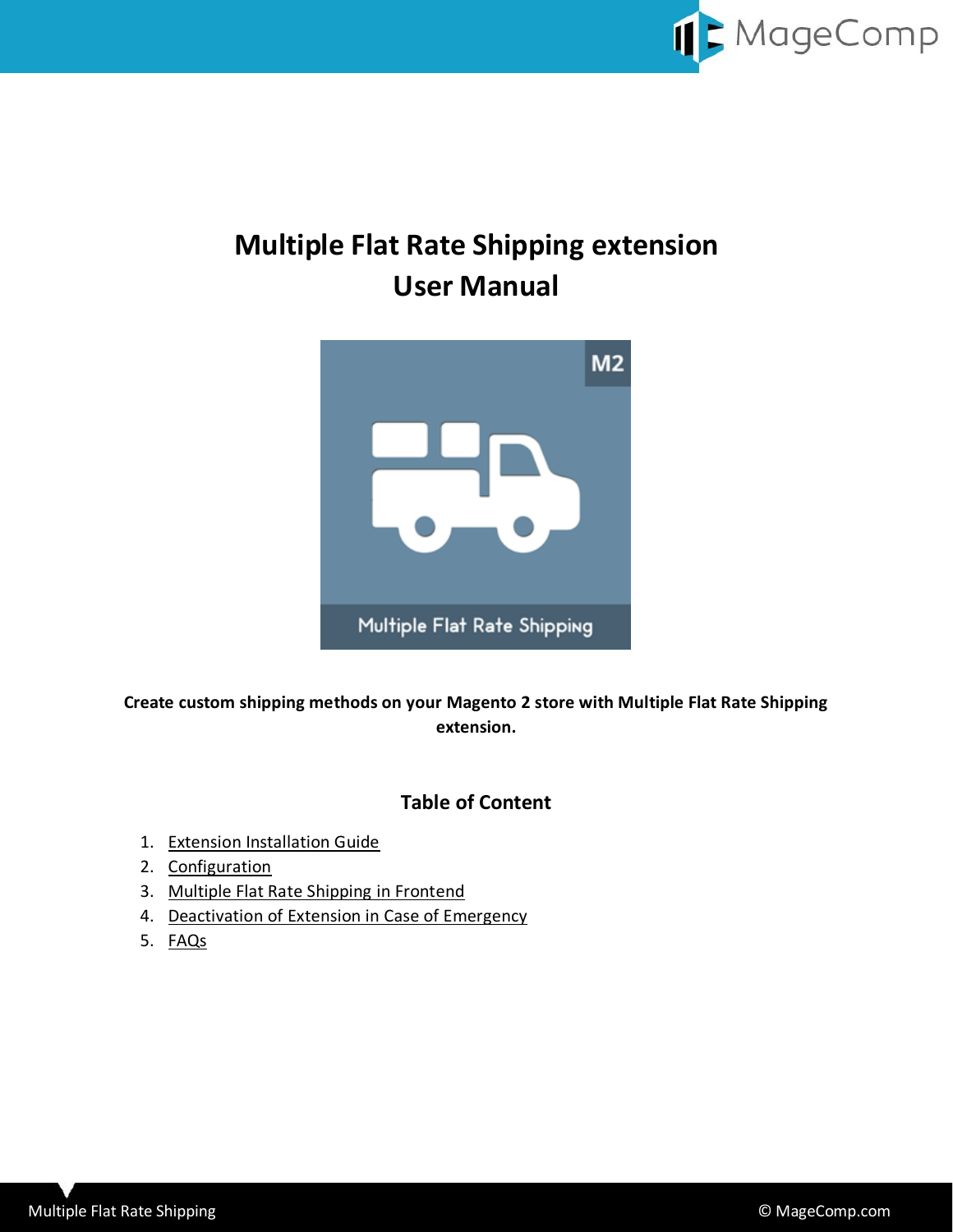

#### <span id="page-1-0"></span>**1. Extension Installation Guide**

- Go to My downloadable products. The file that you download normally is a zip file.
- Use FTP client (such as Filezilla, WinSCP, cuteFtp) to upload or copy all folders in the zip package to your Magneto site root folder. This will not overwrite any existing files, just add new files to the folder structure.
- Open Command line in folder root of Magento and run following command respectively:
	- o php bin/magento setup:upgrade
	- o php bin/magento setup:static-content:deploy
	- o php bin/magento indexer:reindex
	- o php bin/magento cache:flush
- Navigate to Stores/Configuration, if you can see the extension tab, it is installed properly.
- If you need professional help regarding [Magento Extension Installation,](https://magecomp.com/magento-professional-installation.html) Feel free to contact us any time.

#### <span id="page-1-1"></span>**2. Configuration**

Once you have successfully installed the extension, go to **Stores Configuration Sales → Shipping Methods** to configure the extension for use. Here you can find various settings for the Flat rate shipping.

| <b>Store View:</b><br>Default Config v | €        | 5 Flat rate shipping methods in backend | <b>Save Config</b> |
|----------------------------------------|----------|-----------------------------------------|--------------------|
| <b>SALES</b>                           | $\wedge$ | <b>Flat Rate</b>                        | $\odot$            |
| <b>Shipping Methods</b>                |          | <b>Flat Rate 1</b>                      | $\odot$            |
|                                        |          | <b>Flat Rate 2</b>                      | $\odot$            |
|                                        |          | <b>Flat Rate 3</b>                      | $\odot$            |
|                                        |          | <b>Flat Rate 4</b>                      | $\odot$            |
|                                        |          | <b>Flat Rate 5</b>                      | $\odot$            |
|                                        |          | <b>Free Shipping</b>                    | $\odot$            |

- **Enabled:** Set Yes to enable multiple flat rate shipping extension.
- **Method Name:** Enter method name.
- **Title:** Enter title to show in frontend.
- **Price:** Enter price for this method.
- **Calculate Handling Fee:** Option to calculate handling fee either fixed or in percentage.
- **Handling Fee:** Enter fee amount.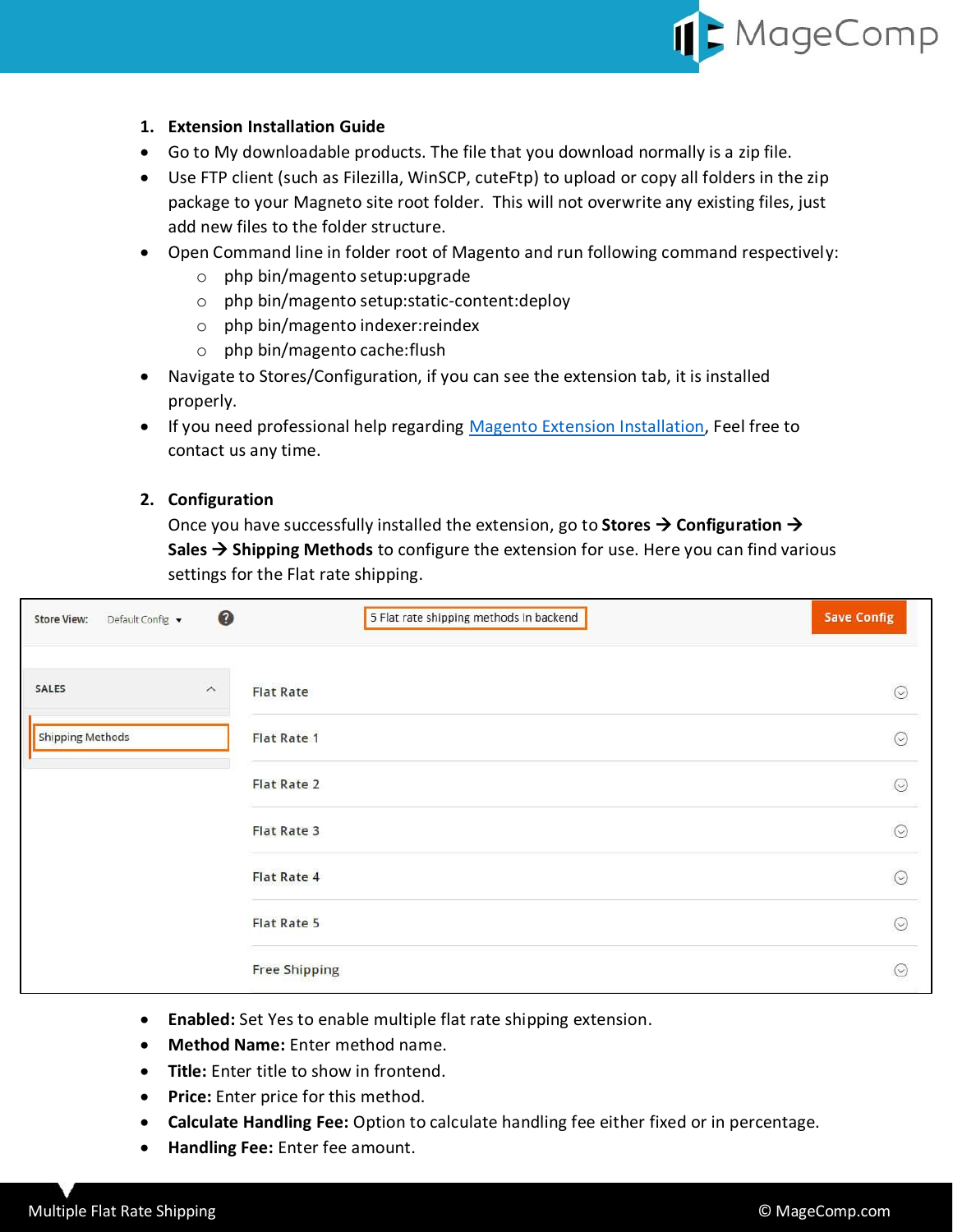

- **Type:** Select fee application type.
- **Ship to Applicable Countries:** Select countries to apply shipping method.

| <b>SALES</b>            | $\widehat{\phantom{a}}$ | <b>Flat Rate 1</b>                             |                                      |                      |
|-------------------------|-------------------------|------------------------------------------------|--------------------------------------|----------------------|
| <b>Shipping Methods</b> |                         | Enabled<br>[website]                           | Yes                                  | $\blacktriangledown$ |
|                         |                         | <b>Method Name</b><br>[store view]             | Custom Shipping Method               |                      |
|                         |                         | Title<br>[store view]                          | Custom Shipping Method - Flat Rate 1 |                      |
|                         |                         | Price<br>[website]                             | 5.00                                 |                      |
|                         |                         | <b>Calculate Handling Fee</b><br>[website]     | Fixed                                | ٠                    |
|                         |                         | <b>Handling Fee</b><br>[website]               |                                      |                      |
|                         |                         | Type<br>[website]                              | Per Item                             | $\mathbf{v}$         |
|                         |                         | Ship to Applicable Countries<br>[website]      | All Allowed Countries                | $\pmb{\mathrm{v}}$   |
|                         |                         | <b>Ship to Specific Countries</b><br>[website] | Afghanistan                          | ×<br>Ξ               |
|                         |                         |                                                | Åland Islands<br>Albania             |                      |
|                         |                         |                                                | Algeria                              |                      |
|                         |                         |                                                | American Samoa                       |                      |
|                         |                         |                                                | Andorra                              |                      |
|                         |                         |                                                | Angola                               |                      |
|                         |                         |                                                | Anguilla                             |                      |
|                         |                         |                                                | Antarctica                           |                      |
|                         |                         |                                                | Antigua and Barbuda                  |                      |

- **Displayed Error Message:** Enter error message to display in frontend.
- **Maximum Order Amount For Free Shipping:** Enter maximum order amount to allow free shipping.
- **Minimum Order Amount For Free Shipping:** Enter minimum order amount to allow free shipping.
- **Add Instructions in HTML Code:** Enter text to add instructions or notes along with the shipping method. This will show up to customers in frontend.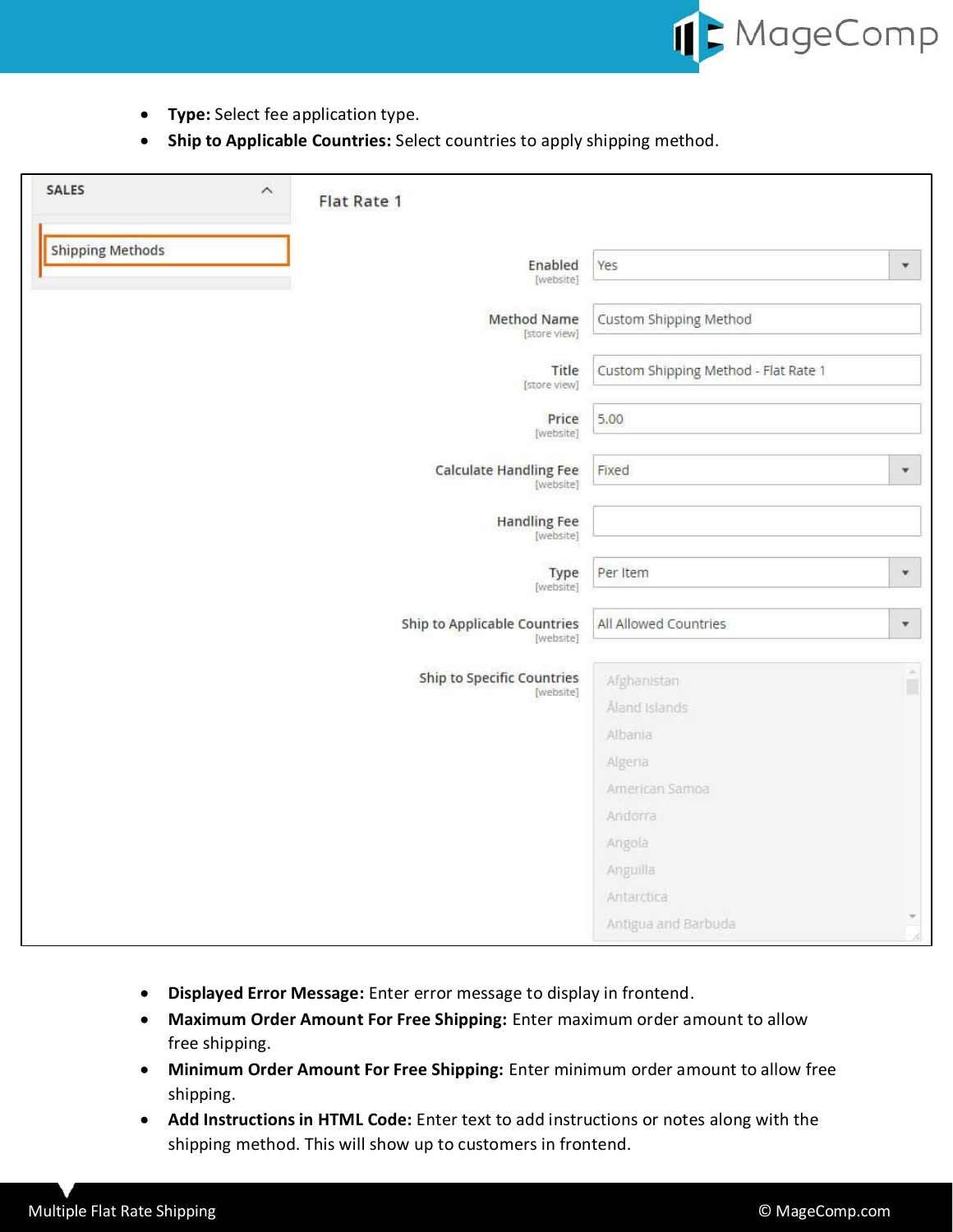

| <b>Displayed Error Message</b><br>[store view]                                                                                   | This shipping method is currently unavailable. If you<br>would like to ship using this shipping method,<br>please contact us.                                                                                                                                                                                |
|----------------------------------------------------------------------------------------------------------------------------------|--------------------------------------------------------------------------------------------------------------------------------------------------------------------------------------------------------------------------------------------------------------------------------------------------------------|
| <b>Maximum Order Amount For Free</b><br>Define minimum and<br><b>Shipping</b><br>maximum order amount to<br>[website]            | 50                                                                                                                                                                                                                                                                                                           |
| display shipping method<br>Minimum Order Amount For Free<br><b>Shipping</b><br>[website]                                         | $\Omega$                                                                                                                                                                                                                                                                                                     |
| Add instructions as HTML<br>Add Instructions in HTML Code<br>[website]<br>code to show along with<br>shipping method in frontend | We Ship Monday through Friday excluding holidays.<br>The shipping cut-off time is <b>6pm IST</b> . Orders<br>placed after 6pm IST will be processed the next<br>business day. Please allow 1-2 business days for<br>your order to process before it is shipped. Deliveries<br>occur <b>Monday - Friday</b> . |
| Sort Order<br>[website]                                                                                                          |                                                                                                                                                                                                                                                                                                              |

#### <span id="page-3-0"></span>**3. Multiple Flat Rate Shipping in Frontend**

Once you have successfully set multiple flat shipping, you can see it in frontend along with the instructions or notes added from backend.

| Shipping Methods |         |                   |                  |  | Based on shipping settings, Flat Rate<br>shipping method gets displayed in frontend                                                                                                                                                                                                       |                                                            |
|------------------|---------|-------------------|------------------|--|-------------------------------------------------------------------------------------------------------------------------------------------------------------------------------------------------------------------------------------------------------------------------------------------|------------------------------------------------------------|
|                  | \$20.00 | USPS Flat 1       | USPS Flat 1      |  | We Ship Monday through Friday excluding holidays. The<br>shipping cut-off time is 6PM IST. Orders placed after 6pm IST<br>will be processed the next business day. Please allow 1-2<br>business days for your order to process before it is shipped.<br>Deliveries occur Monday - Friday. |                                                            |
|                  | \$5.00  | Fixed             | <b>Flat Rate</b> |  |                                                                                                                                                                                                                                                                                           | Custom HTML instructions set<br>along with shipping method |
|                  |         |                   |                  |  |                                                                                                                                                                                                                                                                                           |                                                            |
|                  | \$15.00 | <b>Table Rate</b> | Best Way         |  |                                                                                                                                                                                                                                                                                           |                                                            |
|                  |         |                   |                  |  |                                                                                                                                                                                                                                                                                           | <b>Next</b>                                                |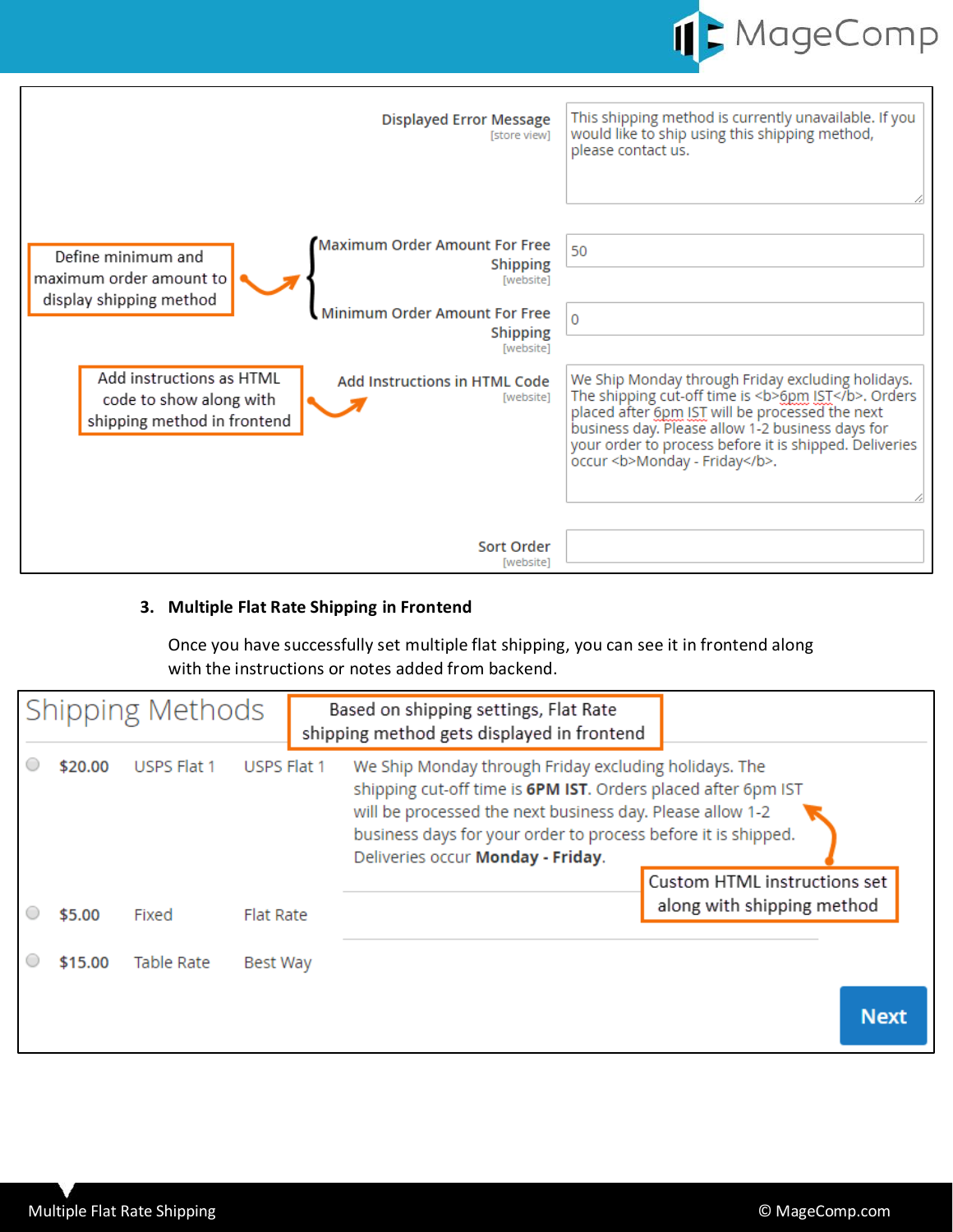

- <span id="page-4-0"></span>**4. Deactivation of Extension in Case of Emergency**
	- Go to **app etc config.php** and find **'Magecomp\_Multiflatrate' => 1,** and replace 1 with 0.
	- If something goes wrong, please contact us at <https://www.magecomp.com/helpdesk> or send us an email at [helpdesk@magecomp.com](mailto:helpdesk@magecomp.com)
- <span id="page-4-1"></span>**5. FAQs:**
	- **What if I get "Access denied" error after installation of the extension?** Whenever you get Access denied error while clicking on the extension tab after installation, log out admin panel and re-login.